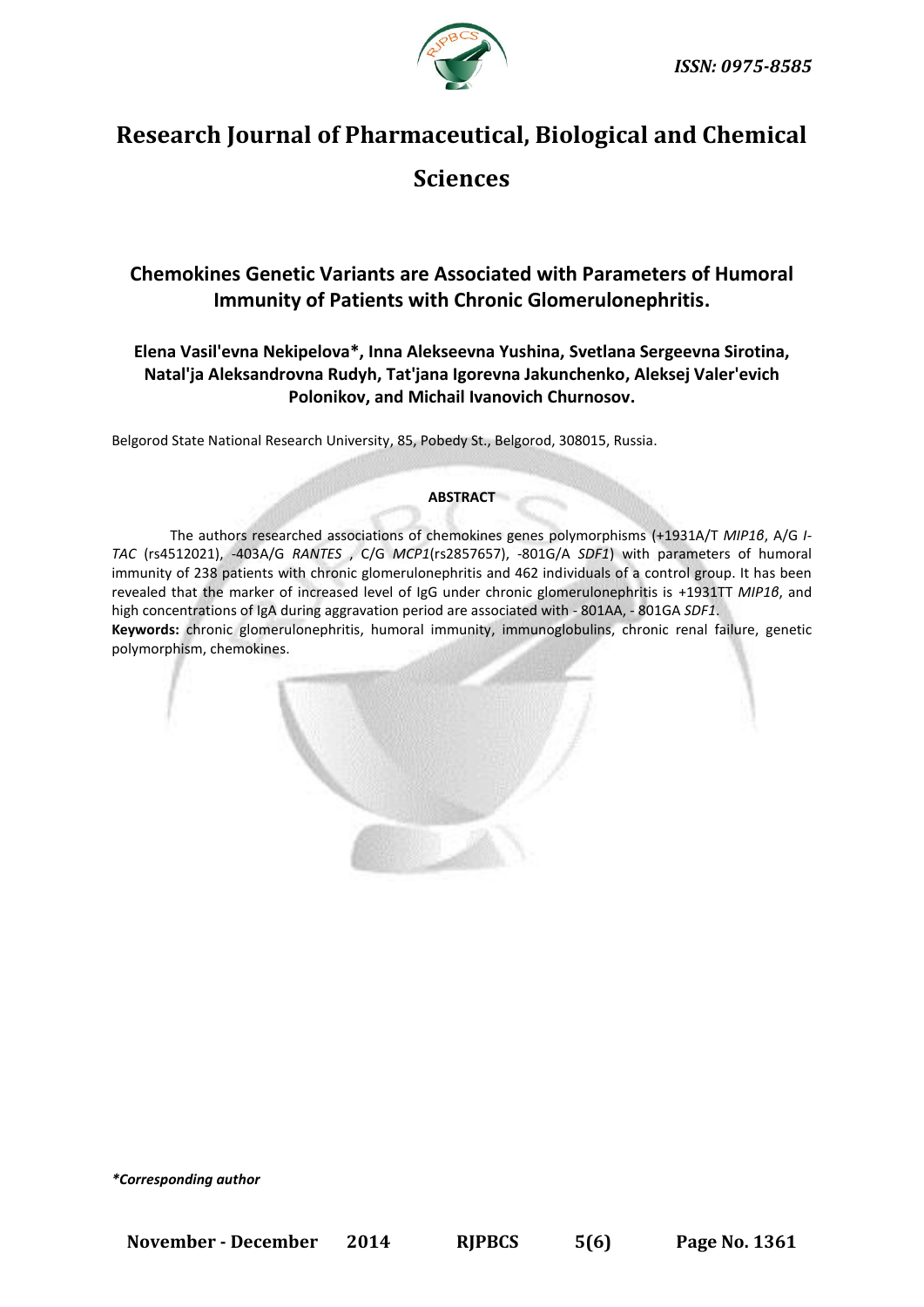

#### **INTRODUCTION**

Among parenchymatous kidney diseases chronic glomerulonephritis lies in a principal place. Among nephrological diseases chronic glomerulonephritis (CGN) takes more than 35% [1, 2]. It is evident that this is the most often-met type of pathologic process in kidneys which is one of the most widespread causes of chronic renal failure (which requires haemodialysis and kidney transplantation for curing) [3]. Prevalence rate and chronic disease end-stages incidence rate increase consistently in different regions of the world [4, 5].

According to experimental and clinical data, an important role in CGN progress is played by chemokines [6]. Clinical genetic works dedicated to molecular genetic aspects of CGN are rare in Russia and touch mainly the spectrum of vasoactive hormones genes, tumour necrosis factors, integral membrane proteins and some interleukins [7, 8]. Researches of the role of chemokines genes polymorphous markers regarding CGN have not been carried out yet. Whereas chemokines, being chemoattractants, play an important role in the progress of inflammatory reactions in an organism and also immuno-inflammatory processes under chronic glomerulonephritis [9].

Due to this, lately researchers take an increasing interest in chemokines genes polymorphous markers under kidney diseases, classifying them as possible glomerulopathies risk genetic factors. In pursuance of the foregoing, in this work we have carried out the investigation of chemokines genetic polymorphisms (+1931А/Т *MIP1β*, A/G *I-TAC* (rs4512021), -403A/G *RANTES* , C/G *MCP1*(rs2857657), -801G/A *SDF1*) associations with parameters of humoral immunity of patients with chronic glomerulonephritis.

#### **MATERIALS AND METHODS**

We carried out the analysis of chemokines genes polymorphisms of 700 persons: 238 patients with chronic glomerulonephritis (average age 39.58±14.58 years old, varied from 15 to 76 years old) and 462 individuals of a control group (42.20±6.28 years old, varied from 18 to 79 years old, p>0.05). The sample of patients and the control group included individuals of Russian ethnicity, natives of Central Black Earth region of Russia, being not related to each other. Patients were included into the patients group only after diagnosing of the disease and confirming the diagnosis with the help of clinical and laboratory instrumental methods of examination. Clinical laboratory examination of patients was carried out housed by nephrology department of Belgorod region clinical hospital.

During the period of blood sampling (questioning), when the patients were passing through hospital treatment for the term from two to four weeks, level of immunoglobulins IgA, IgM, IgG was estimated via enzyme-linked immunoassay (ELISA), using blood serum samples and standard sets according to a manufacturer's manual.

General clinical examination of patients included careful study of medical history, physical examination, complete blood count, common urine analysis with microscopic evaluation of urinary sediment, estimation of daily proteinuria, research of biochemical parameters of blood (total protein, albumin, protein fractions creatinine, uric acid, urea, cholesterol).

Exclusionary criteria for the group of patients with CGN were diabetes mellitus (in anamnesis or found as a result of examination), hypertension.

As the research material we used venous blood  $-$  8-9 ml from a proband's median cubital vein. Extraction of genomic DNA from peripheral blood was performed with the help of standard methods [10].

Analysis of all loci was carried out with the help of the method of DNA synthesis polymerase chain reaction, using standard oligonucleotide primers and probes [11, 12, 13].

Genotyping of DNA markers (+1931А/Т *MIP1β*, A/G *I-TAC* (rs4512021), -403A/G *RANTES* , C/G *MCP1*(rs2857657), -801G/A *SDF1*) was carried out via analysis of alleles discrimination with the help of the method of Tag Man probes (Tag Man). Associations of alleles and genotypes of the studied DNA-markers with arterial hypertension of the patients with chronic glomerulonephritis were estimated with the help of analysis of cross tables 2x2 calculating the criterion  $\gamma$ 2 with Yates correction for continuity and odds ratio (OR) with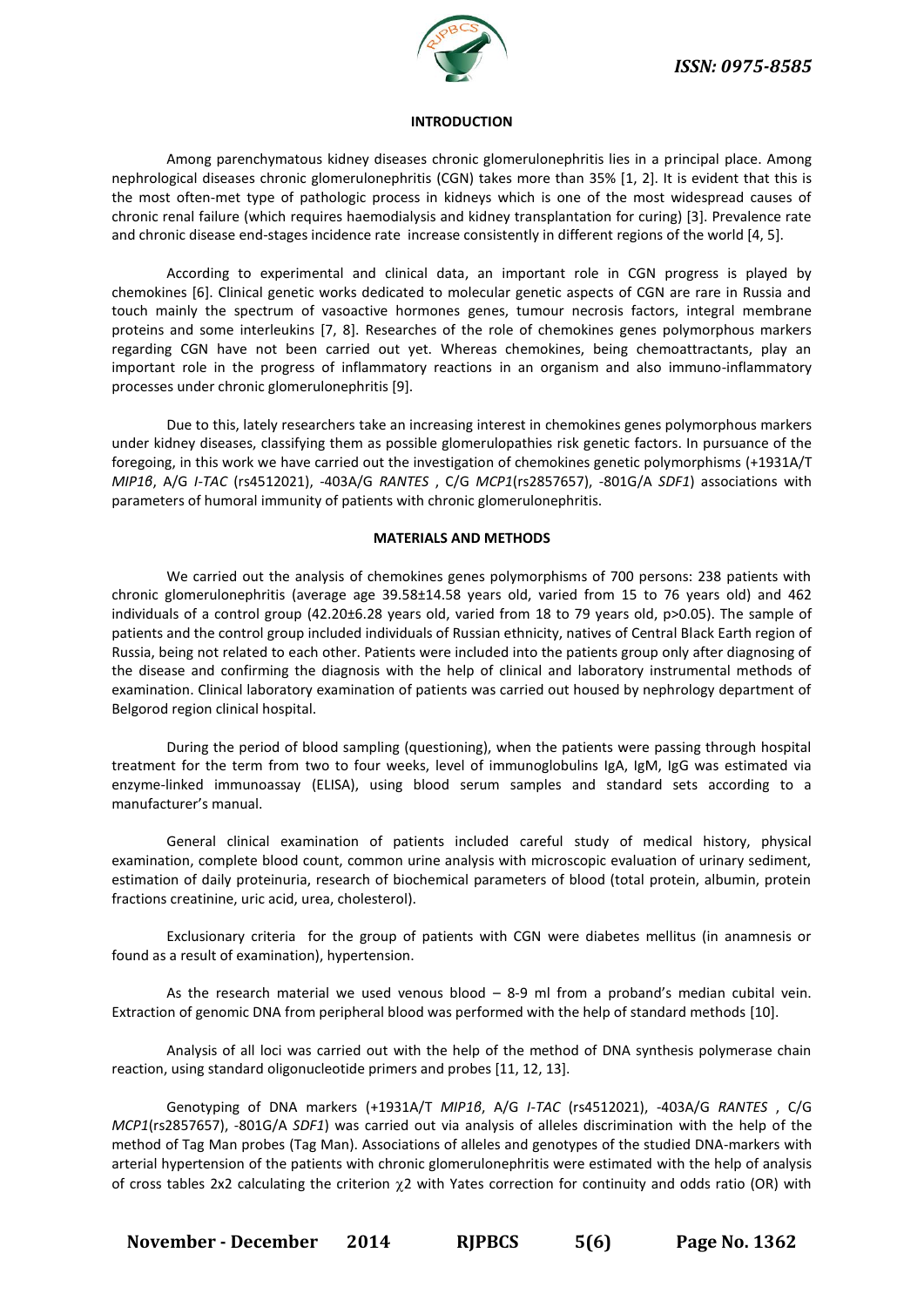

95% confidence intervals (CI). For studying of parameters of glomerular filtration rate and creatinine level we used median (Me) and interquartile range (Q25-Q75), and for comparative analysis we used Mann-Whitney test. ("STATISTICA 6.0").

#### **RESULTS**

We examined 238 patients with chronic glomerulonephritis and 462 individuals of a control group. Main characteristics of the examined patients with chronic glomerulonephritis and the control group are presented in table 1. It should be noted that the group of CGN patients had much higher levels of IgA and IgG than the control group (p<0.001).

| Characteristics    | Cases               | Controls         |
|--------------------|---------------------|------------------|
| Total              | 238                 | 304              |
| Males              | 127 (53.4%)*        | 125 (51.86%)     |
| <b>Females</b>     | 111 (46.6%)*        | 116 (46.64%)     |
| Age, yrs           | $39.58 \pm 14.58*$  | $42.20 \pm 6.28$ |
| Weight, kg         | $63.4 \pm 2.1*$     | $67.4 \pm 1.7$   |
| Height, cm         | $165.4 \pm 3.4*$    | $168.6 \pm 2.7$  |
| SBP, mm Hg         | $148.4 \pm 26.5***$ | $128.1 \pm 4.4$  |
| DBP, mm Hg         | $92.7 \pm 14.0$ **  | $82.2 \pm 2.0$   |
| Creatinine, µmol/L | $337.2 \pm 44.1$ ** | $130.4 \pm 7.8$  |
| GFR, ml/min        | $28,2{\pm}1,8$      | $81,6 \pm 3,4$   |
| gA, g              | 3,75±0,14**         | $2,98 \pm 0,15$  |
| $\lg M, g/l$       | $2,95 \pm 0,13$     | $2,80+0,20$      |
| IgG, g/l           | 18,85±0,56**        | 12,42±0,73       |

#### **Table 1: Characteristics of the subjects from the case and control groups**

Note: \*p>0.05; \*\*p<0.001.

In the course of analysis of immunoglobulins concentration of the CGN patients, depending on presence and intensity of chronic renal failure (CRF), it was found that, firstly, CGN patients without CRF differ from the control group only in a high level of IgG (20.28±0.85g/l against 12.42 ±0.74g/l in the control group, p< 0.001). Secondly, CGN patients with CRF differ from the control group considerably in the level of analyzed immunoglobulins: concentration of IgA (3.96±0.18 g\l) and IgG (16.94 ±0.69g/l) is much higher, and content of IgМ (2.43 ±0.11g/l) is lower than in the control group.

We found connections of genetic polymorphisms +1931 A/T *MIP1β* and -801G/A *SDF1* with the immunoglobulins level of the CGN patients. Individuals with the genotype +1931 ТТ *MIP16* had the G immunoglobulin concentration which was equal to 22.02±2.02 g/l and was credibly higher than of patients with genotypes +1931 AA and +1931 AT *MIP16* (18.53±0.59 g/l, p=0.05).

We revealed differences in the nature of associations of chemokines molecular genetic markers with immunoglobulin concentration in case of patients with different degrees of the process activity (disease-free survival and aggravation) and in case of patients depending on presence of chronic renal failure (CRF). Patients with chronic glomerulonephritis aggravation have a high level of IgA (4.99±0.67 g/l) if they have genotypes – 801AA and - 801GA *SDF1*, as compared to patients with a genotype - 801 GG *SDF1* (2.95±0.27 g/l, p=0.01). We revealed connections of genetic polymorphism +1931А/Т *MIP1β* with concentration of IgG in the group of patients without CRF: individuals with a genotype +1931ТТ *MIP1β* had G immunoglobulin concentration equaled to 25.58±1.62 g/l and it was 1.3 times higher than of the patients with genetic markers +1931AA and +1931AT *MIP16* (19.86±0.89 g/l, p=0.02).

#### **SPECULATION**

We found connection of the genotype +1931 ТТ *MIP1β* with a high level of Ig G of the CGN patients. Macrophage inflammatory protein (*MIP 1β),* along with chemoattractant properties, induces adherence of human's circulating lymphocytes to endothelium [14] and due to this play an important role in the inflammatory cytokines cascade progress in an organism.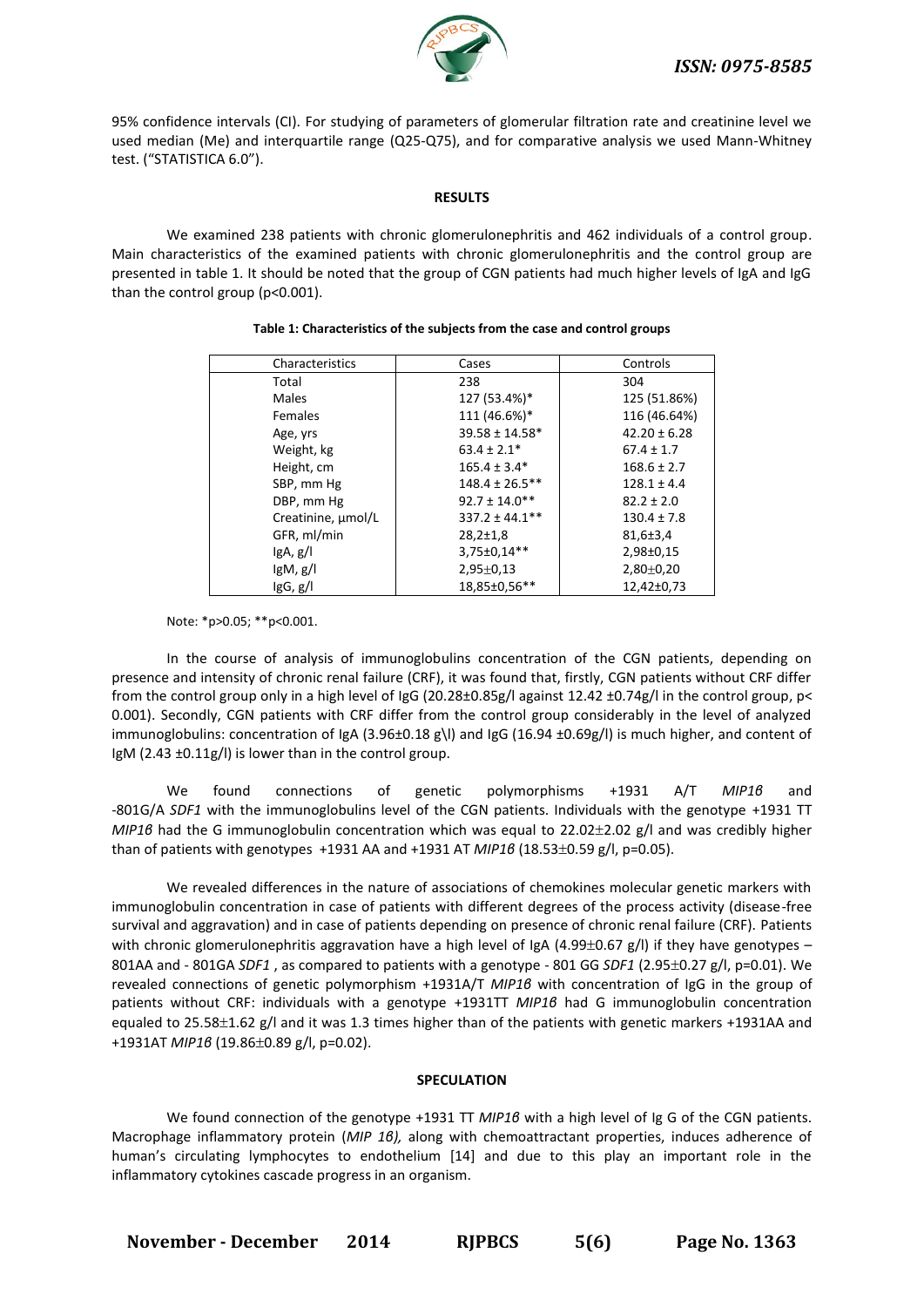

At the same time, it has been found that the polymorphous genetic marker -801 G/A *SDF1* is associated with humoral immunity peculiarities of the CGN patients. Patients with genotypes -801 АА and -801 GA *SDF1* have a high level of immunoglobulin А in the aggravation period.

*SDF1*, being a pre-B-cells growth promotant, conditions intensification of homing of some types of stem cells into affected organs (including kidneys), proliferation stimulation, intensification of adhesion and motility of cells in a pathologic focus [15], and that plays an important role in the progress of immunoinflammatory reactions in glomerular apparatus of kidneys.

#### **CONCLUSION**

Thus, the work's results allow us to conclude that the concentrations of A and G immunoglobulins of the patients are  $1.3 - 1.5$  times higher than the control group's parameters (p<0.001) and are interconnected with the chronic renal failure progress. The marker of an increased level of IgG under chronic glomerulonephritis is +1931ТТ *MIP1β*, and high concentrations of IgA in the aggravation period are associated with - 801AA, - 801GА *SDF1*.

#### **REFERENCES**

- [1] Nekipelova E. V., Sirotina S. S., Proshchaev K. I., Kalmykova E. V., Churnosov M. I.. 2014. Association of Interleukins Genes Polymorphic Markers with Speed of CGN's. Res J Pharm Biol Chem SCI. 5(5): 1036- 40
- [2] Litovkina O. N., Nekipelova E. V., Sirotina S. S., Yakunchenko T. I., Efremova O.A., Sorokina I. N.. 2014. Polymorphism of Vascular Homeostasis Genes and Progression of Chronic Kidney Disease in Patients with Chronic Glomerulonephritis. Res J Pharm Biol Chem SCI. 5(5): 1079-82
- [3] Bourquin V, Ponte B, Zellweger M, Levy M, Moll S. 2013. Primary glomerulonephritis in focus. Rev Med Suisse. 10;9(381):764.
- [4] Litovkina O, Nekipelova E, Dvornyk V, Polonikov A, Efremova O, Zhernakova N, Reshetnikov E, Churnosov M. 2014. [Genes involved in the regulation of vascular homeostasis determine renal](http://www.ncbi.nlm.nih.gov/pubmed/24727057)  [survival rate in patients with chronic glomerulonephritis.](http://www.ncbi.nlm.nih.gov/pubmed/24727057) Gene. 546(1):112-6.
- [5] Yushina I. A., Nekipelova E. V., Sirotina S. S., Sobyanin F. I., Zhernakova N. I.. Studying the Impact of the Genetic Polymorphisms of Chemokines on the Arterial Pressure Level and Kidney Function in Patient with the Chronic Glomerulonephritis. Res J Pharm Biol Chem SCI. 5(5): 1103-07.
- [6] Hernandez-Hansen V, Bard JD, Tarleton CA, Wilder JA, Lowell CA, Wilson BS, Oliver JM. 2005. Increased expression of genes linked to FcepsilonRI Signaling and to cytokine and chemokine production in Lyn-deficient mast cells. J Immunol. 175(12):7880-8.
- [7] Borkar M, Tripathi G, Sharma RK, Sankhwar SN, Agrawal S. 2011. Chemokine (CCR) and fractalkine (CX3CR) receptors and end stage renal disease. Inflamm Res. 60(4):399-407.
- [8] Gorgi Y, Sfar I, Jendoubi-Ayed S, Makhlouf M, Rhomdhane TB, Bardi R, Aouadi H, Abdallah TB, Abderrahim E, Ayed K. 2011. Allograft renal rejection and chemokine polymorphism. Saudi J Kidney Dis Transpl. 22(1):18-23.
- [9] Lee JP, Bae JB, Yang SH, Cha RH, Seong EY, Park YJ, Ha J, Park MH, Paik JH, Kim YS. 2011. Genetic predisposition of donors affects the allograft outcome in kidney transplantation; polymorphisms of stromal-derived factor-1 and CXC receptor 4. PLoS One. 6(2):e16710.
- [10] Mathew C.C. 1984. The isolation of high molecular weight eucariotic DNA. Human Press. 2:31-34.
- [11] Tavakkoly-Bazzaz J, Amiri P, Tajmir-Riahi M, Javidi D, Khojasteh-Fard M, Taheri Z, Tabrizi A, Keramatipour M, Amoli MM. 2011. *RANTES* gene mRNA expression and its -403 G/A promoter polymorphism in coronary artery disease. Gene. 487(1):103-6.
- [12] Gasperini S, Marchi M, Calzetti F, Laudanna C, Vicentini L, Olsen H, Murphy M, Liao F, Farber J, Cassatella MA. 1999. Gene expression and production of the monokine induced by IFN-gamma (MIG), IFN-inducible T cell alpha chemoattractant (I-TAC), and IFN-gamma-inducible protein-10 (IP-10) chemokines by human neutrophils. J Immunol. 162(8):4928-37.
- [13] Velez Edwards DR, Tacconelli A, Wejse C, Hill PC, Morris GA, Edwards TL, Gilbert JR, Myers JL, Park YS, Stryjewski ME, Abbate E, Estevan R, Rabna P, Novelli G, Hamilton CD, Adegbola R, Østergaar L, Williams SM, Scott WK, Sirugo G. 2012. *MCP1* SNPs and pulmonary tuberculosis in cohorts from West Africa, the USA and Argentina: lack of association or epistasis with IL12B polymorphisms. PLoS One. 7(2):e32275.